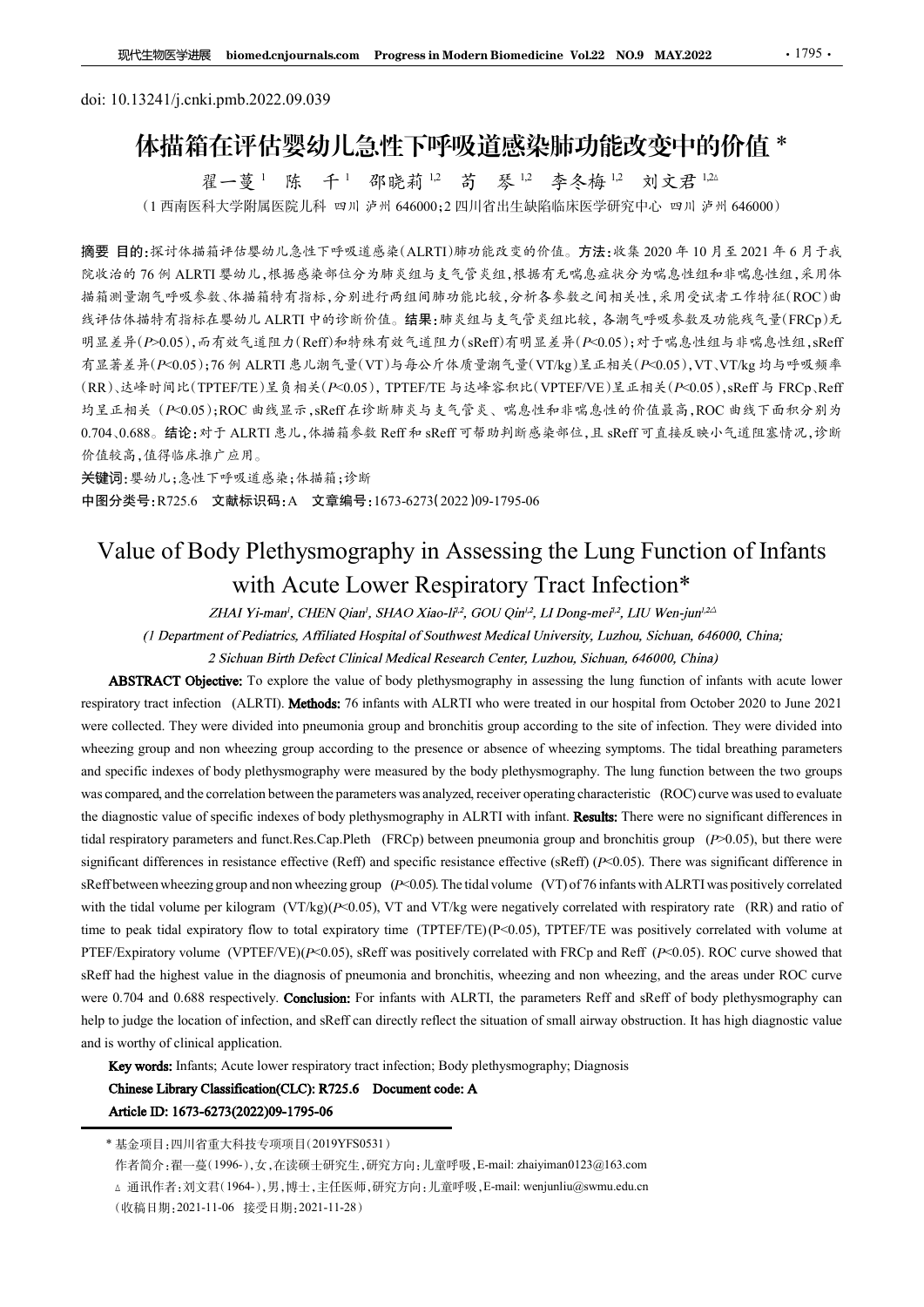# 前言

急性下呼吸道感染(ALRTI)是临床上儿童最为常见的疾 病之一[12],是造成 5 岁以下儿童死亡的主要病因,其中 98%来 自发展中国家<sup>[3]</sup>。ALRTI 主要病原体包括呼吸道合胞病毒、腺 等;( 病毒等,因其气道炎症使其管腔变窄,气道阻力增加,肺泡壁充 血水肿,肺泡腔内充满炎症分泌物影响气体交换,从而影响肺 通气及换气功能[40]。ALRTI 检查包括影像学、血常规、C 反应蛋 1.3 **观察指标** 白(CRP)、降钙素原(PCT)、血清淀粉样蛋白 A(SAA)、呼吸道 1.3.1 基本资料 病原学检查等实验室检查[7-9],其中 CRP、PCT、SAA 等血液非特 异学检查对于儿童下呼吸道细菌感染性疾病的早期诊断具有 1.3.2 体描箱检测指标 重要意义,但对于疾病的进展、转归及预后的判断,胸部影像学 检查更直观简便。由于儿童年龄过小,较难沟通交流、配合度不 高、操作技术难度大、影像学检查具有辐射等缺点,均限制了以 上检查在小儿中的开展,因此扩大了对肺功能检查的需求。肺 功能检测方法包括常规通气法、脉冲振荡法、阻塞压力法等,因 不同肺功能手段要求配合度不同,其中对于婴幼儿,由于听懂 指令困难、难以自主配合等原因,限制了多种肺功能检测方法 的应用[10,11]。目前关于体描箱的应用较少,尤其在婴幼儿 ALRTI 中的应用更少,故本研究拟收集婴幼儿 ALRTI 病例,一方面探 究 ALRTI 的肺功能改变,为体描箱在婴幼儿 ALRTI 的诊疗、 评估病情严重程度、预后及随访中的应用提供参考,另外一方 面寻找各体描指标、潮气指标之间的关系,为体描箱在 ALRTI 患儿中的应用提供数据支撑。

# 1 对象与方法

# 1.1 研究对象

收集 <sup>2020</sup> <sup>年</sup> <sup>10</sup> 月 至 <sup>2021</sup> <sup>年</sup> <sup>6</sup> 月期间于我院儿科门诊 就诊及住院部收治并且家属配合同意行肺功能检查的 76 例 ALRTI 婴幼儿。所有受试儿童行肺功能检查前,家属签署知情 同意书。本研究通过本院伦理委员会批准。纳入标准:(1)AL-RTI 诊断参考"儿童社区获得性肺炎诊疗规范 (2019版)"[12]; 表示同意并于检测过程达安静睡眠状态;(4)年龄 1 月 ~36 月。 排除标准:(1)合并其他呼吸系统疾病(如儿童哮喘);(2)合并 可能影响呼吸功能的非呼吸系统疾病(如中枢神经系统疾病、 脊柱侧弯、房室间隔缺损、心衰);(3)新生儿。 械公司的 MasterScreen Babybody 的体描箱及呼吸过滤器。给 (1) The polymon of the controlled and the controlled and the controlled and the controlled and the controlled and the controlled and the controlled and the controlled and the controlled and the controlled and the contro

# 1.2 体描箱操作方法

闭的体描箱内,颈部略后仰,面罩罩紧口鼻,使之完全不漏气。 患儿安静睡眠后,检测平静呼吸时的各项参数并进行阻断,用 连机电脑绘制出潮气及体描图线。注意事项:(1)检查前不做雾 化,避免影响结果;(2)检查前暂停进食,避免出现呛奶、溢奶 等;(3)检查前进行室内温度、湿度及体描仪校准,检查中保持 环境安静,避免风口;(4)患儿检查中途可能出现清醒哭闹导致 睡眠中断,检查失败,需重新开始。

## 1.3 观察指标

收集所有纳入对象的身长、体重、年龄、性别 等基本资料。

(1)潮气呼吸参数:0 潮气量(VT): 指平静呼吸时,每次吸入或呼出的气体量;<sup>②</sup> 呼吸频率(RR): 每分钟呼吸的次数;<sup>③</sup> 达峰时间比(TPTEF/TE);<sup>④</sup> 每公斤体质 量潮气量(VT/kg): 每公斤体质量的潮气量; © 达峰容积比 (VPTEF/VE):整个呼吸过程中达到呼气峰流速时的容积与呼 气过程中总的呼气容积比。(2)体描箱特有指标:<sup>①</sup> 功能残气量 (FRCp):指平静呼气后肺内残留的气体量,阻塞性肺疾病等可 引起 FRCp 增加; 方效气道阻力(Reff):气体通过呼吸道时的 摩擦力,其大小取决于呼吸道的管径以及长度;<sup>③</sup> 特殊有效气 道阻力(sReff)∶反映真实的阻力变化,可同时反映肺容量和气 道阻力。

## 1.4 统计学分析

<sup>[12]</sup>; 气管炎、喘息性和非喘息性 ALRTI 婴幼儿的诊断价值, P<0.05 工成业化中的产品,以前进行的需求。1998年,1998年,1998年,1998年,1998年,1998年,1998年,1998年,1998年,1998年,1998年,1998年,1998年,1998年,1998年,1998年,1998年,1998年,1998年,1998年,1998年,1998年,1998年,1998年,1998年,1998年,1998年,1998年,1998年,1998年,1998年,1998年,1998年,1998年 采用 SPSS23.0 软件进行资料统计分析,若为计数资料,两 组间比较采用卡方检验;若为计量资料,则分为正态与非正态 分布,若是正态分布,则采用 x± s 表示,若是非正态分布,则采 用 M(P25,P75)进行描述。计量资料为正态分布资料且方差齐 性时,两组间比较采用两独立样本 t 检验;若不满足上述条件 则采用非参数检验,两组间比较采用 Mann-whitheyU 检验。各 个指标参数之间的相关性分析,若计量资料符合正态分布,则 选用 Pearson 相关分析方法,非正态分布则采用 Speamman 相 关分析方法,采用 ROC 曲线分析体描箱特有指标对肺炎与支 表示有显著性差异。

# 2 结果

## 2.1 基线资料

| 1 川豕刁刀広                                 |    |                                                                                  |                     |                      | 用 M(P25, P75)进行描述。计量资料为正态分布资料且方差齐      |  |
|-----------------------------------------|----|----------------------------------------------------------------------------------|---------------------|----------------------|----------------------------------------|--|
| 1.1 研究对象                                |    |                                                                                  |                     |                      | 性时,两组间比较采用两独立样本 t 检验;若不满足上述条件          |  |
|                                         |    | 收集 2020年10月至 2021年6月期间于我院儿科门诊                                                    |                     |                      | 则采用非参数检验,两组间比较采用 Mann-whitheyU 检验。各    |  |
| 就诊及住院部收治并且家属配合同意行肺功能检查的 76例             |    |                                                                                  |                     |                      | 个指标参数之间的相关性分析,若计量资料符合正态分布,则            |  |
| ALRTI 婴幼儿。所有受试儿童行肺功能检查前,家属签署知情          |    |                                                                                  |                     |                      | 选用 Pearson 相关分析方法, 非正态分布则采用 Speamman 相 |  |
| 同意书。本研究通过本院伦理委员会批准。纳入标准:(1)AL-          |    |                                                                                  |                     |                      | 关分析方法, 采用 ROC 曲线分析体描箱特有指标对肺炎与支         |  |
| RTI 诊断参考"儿童社区获得性肺炎诊疗规范 (2019版)"[12];    |    |                                                                                  |                     |                      | 气管炎、喘息性和非喘息性 ALRTI 婴幼儿的诊断价值, P<0.05    |  |
| (2) 符合体描箱使用条件, 如身长小于 90 cm; (3) 经患儿家属   |    |                                                                                  | 表示有显著性差异。           |                      |                                        |  |
| 表示同意并于检测过程达安静睡眠状态;(4)年龄1月~36月。          |    |                                                                                  |                     |                      |                                        |  |
| 排除标准:(1)合并其他呼吸系统疾病(如儿童哮喘);(2)合并         |    |                                                                                  | 2 结果                |                      |                                        |  |
| 可能影响呼吸功能的非呼吸系统疾病(如中枢神经系统疾病、             |    |                                                                                  | 2.1 基线资料            |                      |                                        |  |
| 脊柱侧弯、房室间隔缺损、心衰);(3)新生儿。                 |    |                                                                                  |                     |                      | 根据感染部位分为肺炎组与支气管炎组,根据有无喘息症              |  |
| 1.2 体描箱操作方法                             |    |                                                                                  |                     |                      | 状分为喘息性组和非喘息性组,肺炎组与支气管炎组、喘息性            |  |
|                                         |    | 我院儿科肺功能实验室引进了来自德国的 Vyaire 医疗器                                                    |                     |                      | 组和非喘息性组患儿之间的性别、年龄、身长和体重均无明显            |  |
| 械公司的 MasterScreen Babybody 的体描箱及呼吸过滤器。给 |    |                                                                                  | 差异(P均>0.05),见表1和表2。 |                      |                                        |  |
| 予纳入对象口服水合氯醛 30~50 mg/kg 镇静后使其仰卧于密       |    |                                                                                  |                     |                      |                                        |  |
|                                         |    | 表 1 肺炎组与支气管炎组患儿基线资料比较                                                            |                     |                      |                                        |  |
|                                         |    | Table 1 Comparison of baseline data between pneumonia group and bronchitis group |                     |                      |                                        |  |
| Groups                                  | n  | Gender(male/female)                                                              | Age(months)         | Length $(\text{cm})$ | Weight(kg)                             |  |
| Pneumonia group                         | 56 | 39/17                                                                            | 10(6.0, 12.0)       | $71.5 \pm 7.4$       | $9.0 \pm 1.6$                          |  |
| Bronchitis group                        | 20 | 16/4                                                                             | 11(8.3, 15.8)       | $74.1 \pm 5.9$       | $9.5 \pm 1.7$                          |  |
| $U/t/x^2$                               |    | 0.791                                                                            | $-1.141$            | $-1.451$             | $-1.151$                               |  |
| $\boldsymbol{P}$                        |    | 0.374                                                                            | 0.254               | 0.151                | 0.254                                  |  |
|                                         |    |                                                                                  |                     |                      |                                        |  |
|                                         |    |                                                                                  |                     |                      |                                        |  |
|                                         |    |                                                                                  |                     |                      |                                        |  |
|                                         |    |                                                                                  |                     |                      |                                        |  |
|                                         |    |                                                                                  |                     |                      |                                        |  |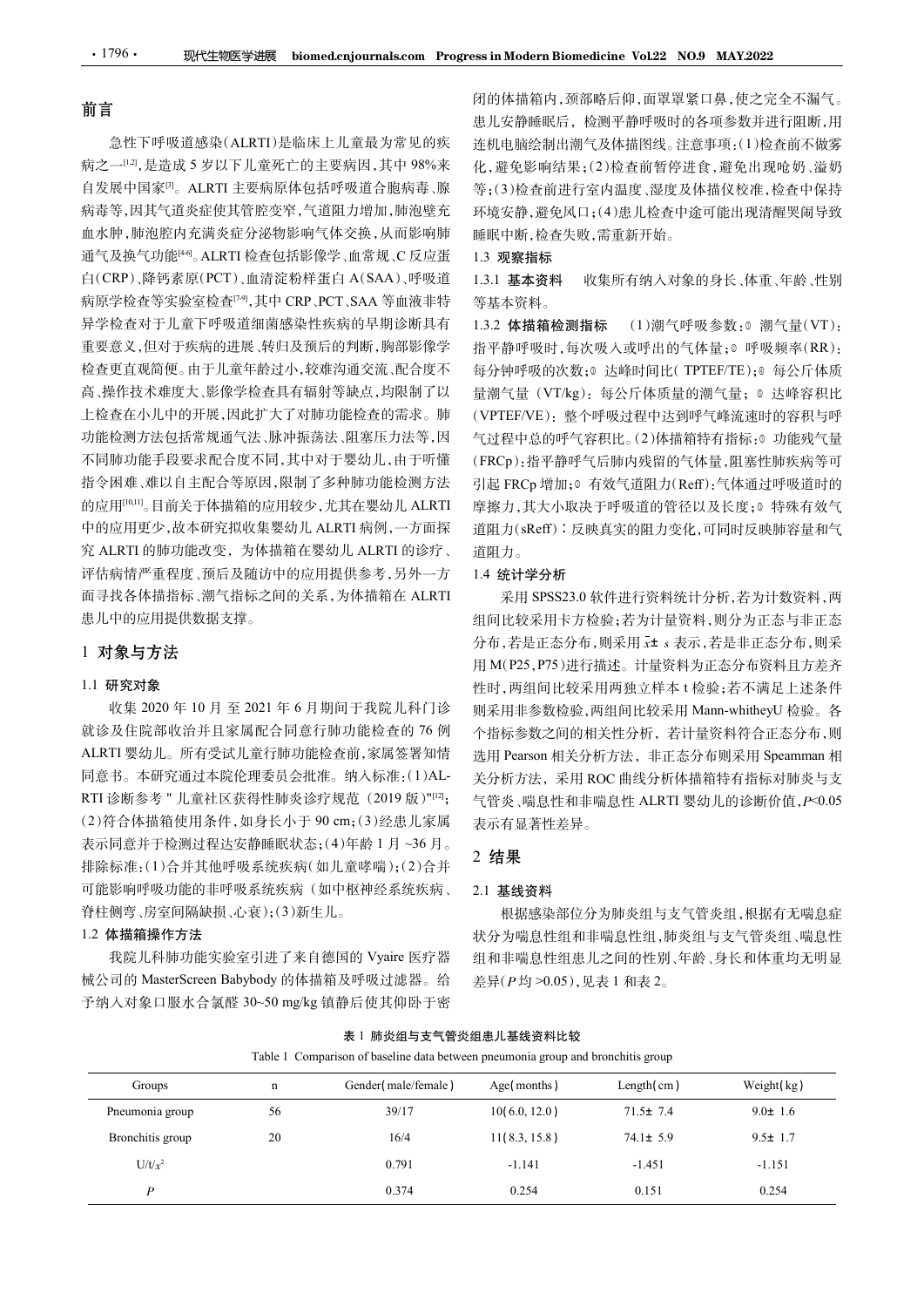|                                  | biomed.cnjournals.com Progress in Modern Biomedicine Vol.22 NO.9 MAY.2022                    |                        |                        |                | $.1797$ .                   |
|----------------------------------|----------------------------------------------------------------------------------------------|------------------------|------------------------|----------------|-----------------------------|
| 现代生物医学进展                         |                                                                                              |                        |                        |                |                             |
|                                  |                                                                                              |                        | 表 2 喘息性组与非喘息性组患儿基线资料比较 |                |                             |
|                                  | Table 2 Comparison of baseline data between wheezing group and non wheezing group            |                        |                        |                |                             |
| Groups                           | $\mathbf n$                                                                                  | Gender(male/female)    | Age(months)            | Length(cm)     | Weight(kg)                  |
| Wheezing group                   | 42                                                                                           | 29/13                  | 10(6.8, 15.3)          | $72.2 \pm 7.3$ | $9.4 \pm 1.6$               |
| Non wheezing group               | 34                                                                                           | 26/8                   | 10.5(6.0, 13.0)        | $72.1 \pm 7.0$ | $8.8 \pm 1.6$               |
| $U/t/x^2$                        |                                                                                              | 0.518                  | $-0.010$               | 0.113          | 1.670                       |
| $\boldsymbol{P}$                 |                                                                                              | 0.472                  | 0.992                  | 0.911          | 0.099                       |
|                                  |                                                                                              |                        |                        |                |                             |
| 2.2 体描箱潮气呼吸参数检测结果                |                                                                                              |                        |                        |                | 组患儿潮气呼吸参数与非喘息性组患儿之间亦无明显差异(P |
| 支气管炎组患儿之间无明显差异(P均>0.05)(见表3)。喘息性 | 肺炎组患儿的 RR、VT、VT/kg、TPTEF/TE、VPTEF/VE 与                                                       |                        | 均>0.05)(见表4)。          |                |                             |
|                                  |                                                                                              |                        |                        |                |                             |
|                                  |                                                                                              |                        | 表 3 肺炎与支气管炎患儿潮气呼吸参数比较  |                |                             |
|                                  | Table 3 Comparison of tidal respiratory parameters in children with pneumonia and bronchitis |                        |                        |                |                             |
| Tdal respiratory parameters      | Pneumonia group(n=56)                                                                        | Bronchitis group(n=20) |                        | $U/t$          | $\boldsymbol{P}$            |
| RR(beats/minutes)                | 32(25.5, 39.5)                                                                               | 29.9(27.8, 31.9)       |                        | $-0.790$       | 0.429                       |
| VT(mL)                           | $70.1 \pm 20.4$                                                                              | 78.2± 16.2             |                        | $-1.586$       | 0.117                       |
|                                  |                                                                                              |                        |                        |                |                             |
| VT/kg(ml/kg)                     | $7.8 \pm 1.8$                                                                                | $8.3 \pm 1.4$          |                        | $-1.293$       | 0.200                       |

## 表 2 喘息性组与非喘息性组患儿基线资料比较

# 2.2 体描箱潮气呼吸参数检测结果

|                                                                  |                                                                                                                                                                                                                                                                                                                                                                                                                                                                                         | 表 2 喘息性组与非喘息性组患儿基线资料比较                                                                                                                                                                                                                                                                                                                                                                                                                                                                  |                 |                                                                                              |                  |
|------------------------------------------------------------------|-----------------------------------------------------------------------------------------------------------------------------------------------------------------------------------------------------------------------------------------------------------------------------------------------------------------------------------------------------------------------------------------------------------------------------------------------------------------------------------------|-----------------------------------------------------------------------------------------------------------------------------------------------------------------------------------------------------------------------------------------------------------------------------------------------------------------------------------------------------------------------------------------------------------------------------------------------------------------------------------------|-----------------|----------------------------------------------------------------------------------------------|------------------|
|                                                                  | Table 2 Comparison of baseline data between wheezing group and non wheezing group                                                                                                                                                                                                                                                                                                                                                                                                       |                                                                                                                                                                                                                                                                                                                                                                                                                                                                                         |                 |                                                                                              |                  |
| Groups                                                           | n                                                                                                                                                                                                                                                                                                                                                                                                                                                                                       | Gender(male/female)                                                                                                                                                                                                                                                                                                                                                                                                                                                                     | Age(months)     | Length $(\text{cm})$                                                                         | Weight(kg)       |
| Wheezing group                                                   | 42                                                                                                                                                                                                                                                                                                                                                                                                                                                                                      | 29/13                                                                                                                                                                                                                                                                                                                                                                                                                                                                                   | 10(6.8, 15.3)   | $72.2 \pm 7.3$                                                                               | $9.4 \pm 1.6$    |
| Non wheezing group                                               | 34                                                                                                                                                                                                                                                                                                                                                                                                                                                                                      | 26/8                                                                                                                                                                                                                                                                                                                                                                                                                                                                                    | 10.5(6.0, 13.0) | $72.1 \pm 7.0$                                                                               | $8.8 \pm 1.6$    |
| $U/t/x^2$                                                        |                                                                                                                                                                                                                                                                                                                                                                                                                                                                                         | 0.518                                                                                                                                                                                                                                                                                                                                                                                                                                                                                   | $-0.010$        | 0.113                                                                                        | 1.670            |
| $\boldsymbol{P}$                                                 |                                                                                                                                                                                                                                                                                                                                                                                                                                                                                         | 0.472                                                                                                                                                                                                                                                                                                                                                                                                                                                                                   | 0.992           | 0.911                                                                                        | 0.099            |
| .2 体描箱潮气呼吸参数检测结果                                                 |                                                                                                                                                                                                                                                                                                                                                                                                                                                                                         |                                                                                                                                                                                                                                                                                                                                                                                                                                                                                         |                 | 组患儿潮气呼吸参数与非喘息性组患儿之间亦无明显差异(P                                                                  |                  |
| 肺炎组患儿的 RR、VT、VT/kg、TPTEF/TE、VPTEF/VE 与                           |                                                                                                                                                                                                                                                                                                                                                                                                                                                                                         |                                                                                                                                                                                                                                                                                                                                                                                                                                                                                         | 均>0.05)(见表4)。   |                                                                                              |                  |
| 文气管炎组患儿之间无明显差异(P均>0.05)(见表3)。喘息性                                 |                                                                                                                                                                                                                                                                                                                                                                                                                                                                                         |                                                                                                                                                                                                                                                                                                                                                                                                                                                                                         |                 |                                                                                              |                  |
|                                                                  |                                                                                                                                                                                                                                                                                                                                                                                                                                                                                         |                                                                                                                                                                                                                                                                                                                                                                                                                                                                                         |                 |                                                                                              |                  |
|                                                                  |                                                                                                                                                                                                                                                                                                                                                                                                                                                                                         | 表 3 肺炎与支气管炎患儿潮气呼吸参数比较                                                                                                                                                                                                                                                                                                                                                                                                                                                                   |                 |                                                                                              |                  |
|                                                                  |                                                                                                                                                                                                                                                                                                                                                                                                                                                                                         |                                                                                                                                                                                                                                                                                                                                                                                                                                                                                         |                 | Table 3 Comparison of tidal respiratory parameters in children with pneumonia and bronchitis |                  |
| Tdal respiratory parameters                                      | Pneumonia group( $n=56$ )                                                                                                                                                                                                                                                                                                                                                                                                                                                               | Bronchitis group( $n=20$ )                                                                                                                                                                                                                                                                                                                                                                                                                                                              |                 | U/t                                                                                          | $\boldsymbol{P}$ |
| RR(beats/minutes)                                                | 32(25.5, 39.5)                                                                                                                                                                                                                                                                                                                                                                                                                                                                          | 29.9(27.8, 31.9)                                                                                                                                                                                                                                                                                                                                                                                                                                                                        |                 | $-0.790$                                                                                     | 0.429            |
| VT(mL)                                                           | $70.1 \pm 20.4$                                                                                                                                                                                                                                                                                                                                                                                                                                                                         | $78.2 \pm 16.2$                                                                                                                                                                                                                                                                                                                                                                                                                                                                         |                 | $-1.586$                                                                                     | 0.117            |
| VT/kg(ml/kg)                                                     | $7.8 \pm 1.8$                                                                                                                                                                                                                                                                                                                                                                                                                                                                           | $8.3 \pm 1.4$                                                                                                                                                                                                                                                                                                                                                                                                                                                                           |                 | $-1.293$                                                                                     | 0.200            |
| TPTEF/TE(%)                                                      | 22.5(18.5, 28.1)                                                                                                                                                                                                                                                                                                                                                                                                                                                                        | 21.4(18.3, 26.6)                                                                                                                                                                                                                                                                                                                                                                                                                                                                        |                 | $-0.354$                                                                                     | 0.723            |
| VPTEF/VE(%)                                                      | 23.6(21.1, 28.8)                                                                                                                                                                                                                                                                                                                                                                                                                                                                        | 25.3(22.0, 27.9)                                                                                                                                                                                                                                                                                                                                                                                                                                                                        |                 | $-0.578$                                                                                     | 0.563            |
|                                                                  |                                                                                                                                                                                                                                                                                                                                                                                                                                                                                         |                                                                                                                                                                                                                                                                                                                                                                                                                                                                                         |                 |                                                                                              |                  |
|                                                                  |                                                                                                                                                                                                                                                                                                                                                                                                                                                                                         | 表 4 喘息性与非喘息性患儿潮气呼吸参数比较                                                                                                                                                                                                                                                                                                                                                                                                                                                                  |                 | Table 4 Comparison of tidal respiratory parameters between wheezing and non wheezing infants |                  |
| Tidal respiratory parameters                                     | Wheezing group( $n=42$ )                                                                                                                                                                                                                                                                                                                                                                                                                                                                | Non wheezing group( $n=34$ )                                                                                                                                                                                                                                                                                                                                                                                                                                                            |                 | U/t                                                                                          | $\boldsymbol{P}$ |
| RR(beats/minutes)                                                | 31.2(25.4, 39.5)                                                                                                                                                                                                                                                                                                                                                                                                                                                                        | 31.2(27.3, 39.6)                                                                                                                                                                                                                                                                                                                                                                                                                                                                        |                 | $-0.528$                                                                                     | 0.598            |
| VT(mL)                                                           | $73.5 \pm 20.0$                                                                                                                                                                                                                                                                                                                                                                                                                                                                         | $70.7 \pm 19.3$                                                                                                                                                                                                                                                                                                                                                                                                                                                                         |                 | 0.632                                                                                        | 0.529            |
| VT/kg(ml/kg)                                                     | $7.8 \pm 1.7$                                                                                                                                                                                                                                                                                                                                                                                                                                                                           | $8.1 \pm 1.6$                                                                                                                                                                                                                                                                                                                                                                                                                                                                           |                 | $-0.625$                                                                                     | 0.534            |
| TPTEF/TE(%)                                                      | 21.4(18.0, 25.1)                                                                                                                                                                                                                                                                                                                                                                                                                                                                        | 22.6(19.2, 31.3)                                                                                                                                                                                                                                                                                                                                                                                                                                                                        |                 | $-1.332$                                                                                     | 0.183            |
| when there were the contract of $\mathcal{A} \times \mathcal{A}$ | $\begin{array}{ccccccccccccccccc} \multicolumn{2}{c}{} & \multicolumn{2}{c}{} & \multicolumn{2}{c}{} & \multicolumn{2}{c}{} & \multicolumn{2}{c}{} & \multicolumn{2}{c}{} & \multicolumn{2}{c}{} & \multicolumn{2}{c}{} & \multicolumn{2}{c}{} & \multicolumn{2}{c}{} & \multicolumn{2}{c}{} & \multicolumn{2}{c}{} & \multicolumn{2}{c}{} & \multicolumn{2}{c}{} & \multicolumn{2}{c}{} & \multicolumn{2}{c}{} & \multicolumn{2}{c}{} & \multicolumn{2}{c}{} & \multicolumn{2}{c}{} &$ | $\begin{array}{ccccccccccccccccc} \multicolumn{4}{c}{} & \multicolumn{4}{c}{} & \multicolumn{4}{c}{} & \multicolumn{4}{c}{} & \multicolumn{4}{c}{} & \multicolumn{4}{c}{} & \multicolumn{4}{c}{} & \multicolumn{4}{c}{} & \multicolumn{4}{c}{} & \multicolumn{4}{c}{} & \multicolumn{4}{c}{} & \multicolumn{4}{c}{} & \multicolumn{4}{c}{} & \multicolumn{4}{c}{} & \multicolumn{4}{c}{} & \multicolumn{4}{c}{} & \multicolumn{4}{c}{} & \multicolumn{4}{c}{} & \multicolumn{4}{c}{} &$ |                 | .                                                                                            | .                |

表 4 喘息性与非喘息性患儿潮气呼吸参数比较

|                                             |                                     | 表 3 肺炎与支气管炎患儿潮气呼吸参数比较                                                                                                            |                             |                                              |
|---------------------------------------------|-------------------------------------|----------------------------------------------------------------------------------------------------------------------------------|-----------------------------|----------------------------------------------|
|                                             |                                     | Table 3 Comparison of tidal respiratory parameters in children with pneumonia and bronchitis                                     |                             |                                              |
| Tdal respiratory parameters                 | Pneumonia group $(n=56)$            | Bronchitis group( $n=20$ )                                                                                                       | U/t                         | $\boldsymbol{P}$                             |
| RR(beats/minutes)                           | 32(25.5, 39.5)                      | 29.9(27.8, 31.9)                                                                                                                 | $-0.790$                    | 0.429                                        |
| VT(mL)                                      | $70.1 \pm 20.4$                     | $78.2 \pm 16.2$                                                                                                                  | $-1.586$                    | 0.117                                        |
| VT/kg(ml/kg)                                | $7.8 \pm 1.8$                       | $8.3 \pm 1.4$                                                                                                                    | $-1.293$                    | 0.200                                        |
| TPTEF/TE(%)                                 | 22.5 (18.5, 28.1)                   | 21.4(18.3, 26.6)                                                                                                                 | $-0.354$                    | 0.723                                        |
| VPTEF/VE(%)                                 | 23.6(21.1, 28.8)                    | 25.3(22.0, 27.9)                                                                                                                 | $-0.578$                    | 0.563                                        |
|                                             |                                     | 表 4 喘息性与非喘息性患儿潮气呼吸参数比较<br>Table 4 Comparison of tidal respiratory parameters between wheezing and non wheezing infants           |                             |                                              |
| Tidal respiratory parameters                | Wheezing group( $n=42$ )            | Non wheezing group( $n=34$ )                                                                                                     | U/t                         | $\boldsymbol{P}$                             |
| RR(beats/minutes)                           | 31.2(25.4, 39.5)                    | 31.2(27.3, 39.6)                                                                                                                 | $-0.528$                    | 0.598                                        |
| VT(mL)                                      | $73.5 \pm 20.0$                     | $70.7 \pm 19.3$                                                                                                                  | 0.632                       | 0.529                                        |
| VT/kg(ml/kg)                                | $7.8 \pm 1.7$                       | $8.1 \pm 1.6$                                                                                                                    | $-0.625$                    | 0.534                                        |
| TPTEF/TE(%)                                 | 21.4(18.0, 25.1)                    | 22.6(19.2, 31.3)                                                                                                                 | $-1.332$                    | 0.183                                        |
| VPTEF/VE(%)                                 | 23.9 (20.9, 27.2)                   | 25.4(21.5, 31.8)                                                                                                                 | $-1.280$                    | 0.201                                        |
| 3 体描箱特有指标检测结果                               | 肺炎组患儿与支气管炎组患儿的 Reff(P=0.010)和 sReff |                                                                                                                                  | 和 Reff(P=0.067)无明显差异(见表 6)。 | 与非喘息性组患儿的 sReff 有差异 (P=0.005), FRCp(P=0.377) |
| P=0.007)有差异, FRCp 无差异(P=0.399)(见表 5)。喘息性组   |                                     | 表 5 肺炎与支气管炎患儿体描箱特有指标比较<br>Table 5 Comparison of specific indexes of body plethysmography in infant with pneumonia and bronchitis |                             |                                              |
| Specific indexes of body<br>plethysmography | Pneumonia group $(n=56)$            | Bronchitis group(n=20)                                                                                                           | U/t                         | $\boldsymbol{P}$                             |
| FRCp(mL)                                    | 207.6(144.7, 250.9)                 | 183.8 (135.0, 230.3)                                                                                                             | $-0.843$                    | 0.399                                        |
| Reff(kPa·s/L)                               | $3.7 \pm 2.4$                       | $2.5 \pm 1.5$                                                                                                                    | 2.333                       | 0.010                                        |

## 2.3 体描箱特有指标检测结果

# 表 5 肺炎与支气管炎患儿体描箱特有指标比较

| Specific indexes of body                 |                          |                            | U/t      |       |
|------------------------------------------|--------------------------|----------------------------|----------|-------|
| plethysmography                          | Pneumonia group $(n=56)$ | Bronchitis group( $n=20$ ) |          |       |
| FRCp(mL)                                 | 207.6(144.7, 250.9)      | 183.8 (135.0, 230.3)       | $-0.843$ | 0.399 |
| $\text{Reff}(\text{kPa}\cdot\text{s/L})$ | $3.7 \pm 2.4$            | $2.5 \pm 1.5$              | 2.333    | 0.010 |
| $sReff(kPa \cdot s)$                     | 0.9(0.5, 1.2)            | 0.5(0.2, 0.9)              | $-2.702$ | 0.007 |

## 2.4 体描箱测量潮气呼吸参数、体描箱特有指标之间的相关性 -0.746、-0.238; TPTEF/TE 与 VPTEF/VE 呈正相关, 相关系数为

相关性分析结果显示,VT 与 VT/kg 呈正相关,相关系数为 0.770,VT 与 RR、TPTEF/TE 呈负相关,相关系数分别为-0.695、

2.4 体描箱测量潮气呼吸参数、体描箱特有指标之间的相关性 -0.746、-0.238;TPTEF/TE 与 VPTEF/VE 呈正相关, 相关系数为<br> 相关性分析结果显示, VT 与 VT/kg 呈正相关, 相关系数为 0.936; sReff 与 FRCp、Reff 均呈 正 相关, 相关系数分别为<br>0.770, VT 与 RR、TPTEF/TE 呈负相关,相关系数分别为-0.695、 0.260、0.805, 以上均有统  $0.936$ ; sReff 与 FRCp、Reff 均呈正相关, 相关系数分别为 0.260、0.805,以上均有统计学差异(P<0.05),而余指标间无明 显相关性(P>0.05)。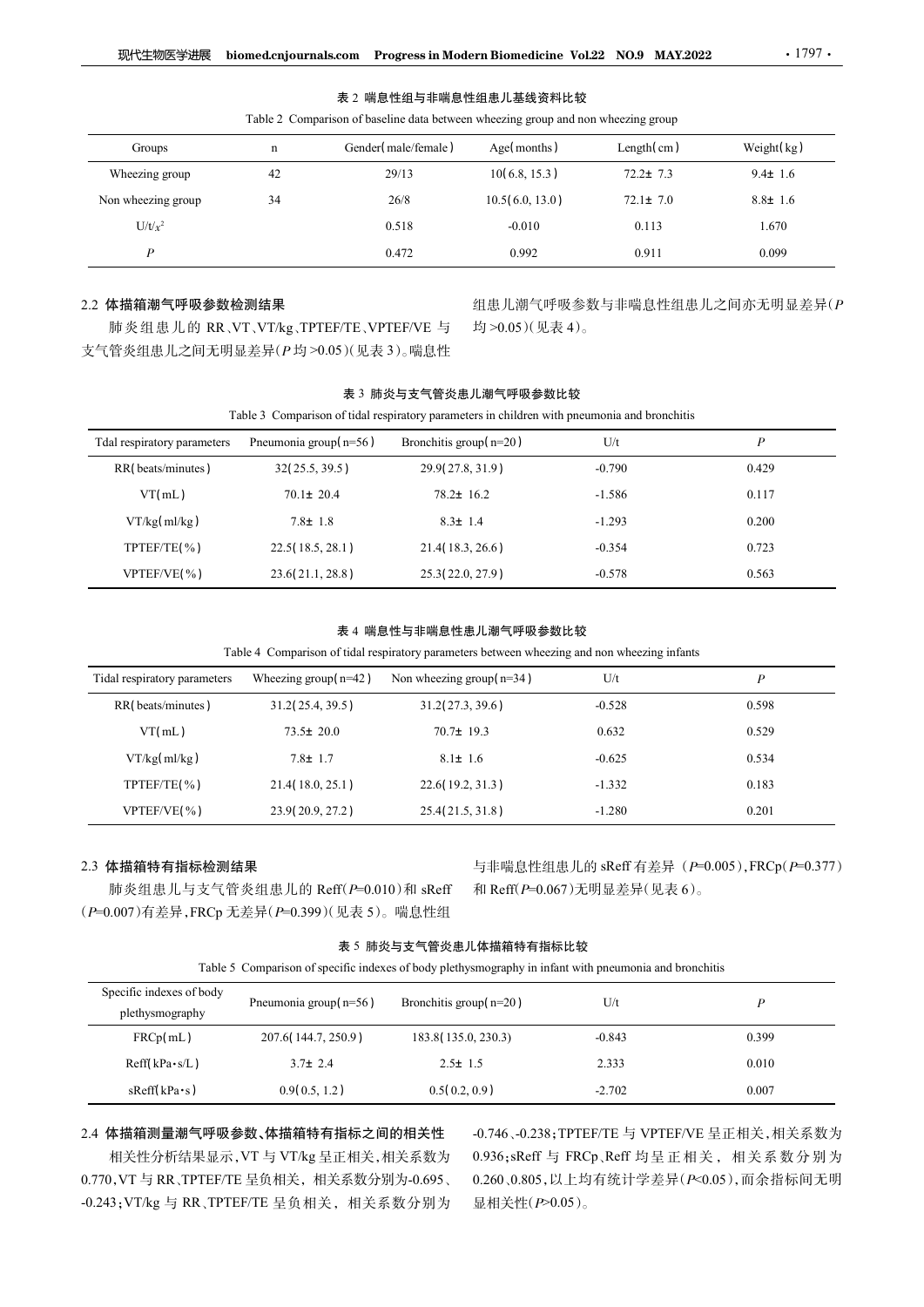| $\cdot$ 1798 $\cdot$ | 现代生物医学进展                                                                                                                                  |                          | biomed.cnjournals.com Progress in Modern Biomedicine Vol.22 NO.9 MAY.2022 |          |                 |          |                       |                  |
|----------------------|-------------------------------------------------------------------------------------------------------------------------------------------|--------------------------|---------------------------------------------------------------------------|----------|-----------------|----------|-----------------------|------------------|
|                      |                                                                                                                                           |                          |                                                                           |          |                 |          |                       |                  |
|                      |                                                                                                                                           |                          | 表 6 喘息与非喘息性组患儿体描箱特有指标比较                                                   |          |                 |          |                       |                  |
|                      | Table 6 Comparison of specific indexes of body plethysmography in infant with wheezing and non wheezing group<br>Specific indexes of body |                          |                                                                           |          |                 |          |                       |                  |
|                      | plethysmography                                                                                                                           | Wheezing group( $n=42$ ) | Non wheezing group( $n=34$ )                                              |          | U/t             |          |                       | $\boldsymbol{P}$ |
|                      | FRCp(mL)                                                                                                                                  | 202.6(143.6, 264.2)      | 185.6(141.2, 221.6)                                                       |          | $-0.883$        |          |                       | 0.377            |
| Reff(kPa·s/L)        |                                                                                                                                           | $3.8 \pm 2.6$            | $2.9 \pm 1.6$                                                             |          | 1.860           |          |                       | 0.067            |
| sReff(kPa·s)         |                                                                                                                                           | 0.9(0.5, 1.2)            | 0.5(0.3, 0.9)                                                             |          | $-2.810$        |          |                       | 0.005            |
|                      |                                                                                                                                           |                          |                                                                           |          |                 |          |                       |                  |
|                      |                                                                                                                                           |                          | 表 7 各肺功能指标之间的相关性<br>Table 7 Correlation among lung function indexes       |          |                 |          |                       |                  |
|                      | Indexes                                                                                                                                   | VT/kg                    | RR                                                                        | TPTEF/TE | <b>VPTEF/VE</b> | FRCp     | $\operatorname{Reff}$ | sReff            |
|                      | Correlation coefficient                                                                                                                   | 0.770                    | $-0.695$                                                                  | $-0.243$ | $-0.170$        | 0.167    | $-0.221$              | $-0.096$         |
| <b>VT</b>            | $\boldsymbol{P}$                                                                                                                          | < 0.001                  | < 0.001                                                                   | 0.034    | 0.141           | 0.149    | 0.055                 | 0.410            |
| VT/kg                | Correlation coefficient                                                                                                                   |                          | $-0.746$                                                                  | $-0.238$ | $-0.128$        | $-0.134$ | $-0.111$              | $-0.214$         |

## 表 7 各肺功能指标之间的相关性

VT |現代生物医学過渡 - biomed.cnjournal.s.com - Progress in Modern Biomedicine Vol.22 - NO9 MAY2022<br>
- 表 6 席島与非瑞島世銀忠儿体描稿特有指标比較<br>
able 6 Comparison of specific indexes of body platfyssmography in infant with wheezing group<br>
of body<br> <sup>P</sup> <0.001 <0.001 0.034 0.141 0.149 0.055 0.410 VT/kg Correlation coefficient -0.760 -0.064 -0.238 -0.128 -0.128 -0.114 -0.224 -0.238 -0.234 -0.128 -0.128 -0.128 -0.221 -0.063 -0.244 -0.128 -0.128 -0.128 -0.128 -0.134 -0.111 -0.214 -0.128 -0.234 -0.135 -0.235 -0.236 -0.238 -**Normal Action Progress in Modern Biomedicine Vol.22 NO.9 MAY2022**<br>
表 6 贈易与非需急性程患儿体指輪特有指标技 <br>
mparison of specific indexes of body plethysmography in infinit with wheezing aroup<br>
Wheezing group(n=42) Non wheezing group RR<sub>p</sub> and the contract of the contract of the contract of the contract of the contract of the contract of the contract of the contract of the contract of the contract of the contract of the contract of the contract of the **未6 職長与非端島性組書儿体描稿特有指标比較**<br>
able 6 Comparison of specific indexes of body plethysmography in infinit with wheezing group<br>
of body<br>
wheezing group fr=42) Non wheezing group fr=34) U/t<br>
(1.) 202.6(141.6, 264.2) 185.6(141.2, mparison of pecific inelesses of body plethysmography in inflant with wheezing and non wheezing group<br>mparison of pecific inelesses of body plethysmography in inflant with wheezing and non wheezing group<br>
Wheezing group TPTEF/TE of body<br>
whereing group (n=42) Non whereing group (n=34) U/1<br>
P<br>
-202.6(141.6, 261.2) 185.6(141.2, 221.6) -0.883 0.377<br>
-1.1<br>
-1.1<br>
-3.8± 2.6 -2.9± 1.6 1.80 0.067<br>
-s) 0.9(0.5, 1.2) 0.5(0.3, 0.9) -2.810 0.005<br>
-----------Wheczing group (n=42) Non wheczing group (n=44) Urt P<br>
202.6(143.6, 264.2) 185.6(141.2, 221.6) -0.883 0.377<br>
3.8± 2.6 2.9± 1.6 1.860 0.067<br>
0.9(0.5, 1.2) 0.5(0.3, 0.9) -2.810 0.005<br>
=<br> **1.76** The P Correlation among lung VPTEF/VE Correlation coefficient 3.040 0.013 0.270 0.241 0.341 0.046<br>
Correlation coefficient 1.0.770 0.058 0.371<br>
(amber 2.94 1.6 1.860 0.067 -<br>
<br>
<br> **Correlation coefficient 0.770** -0.003 -0.218 0.114 0.149 0.055 0.410<br>
<br>
Corre 1.882 0.667<br>
9.9(0.5,1.2) 0.9(0.3,0.9) 2.2810 0.067<br>
<br> **2.742 0.926 4.268 4.268 0.005**<br>
<br> **2.742 0.88 4.268 4.248 17FEF/TE VPTEF/VE FRCp Reff** skeff<br>
Table 7 Correlation among lang function indexes<br>
PTAg RR TPTEF/TE VPT FRCp Correlation coefficient -0.056 0.260 <sup>P</sup> 0.631 0.023 Reff Correlation coefficient 0.805 0.564,最佳临界值为 201.3 mL,对应的灵敏度为 53.6%,特异度 0.936 0.076 0.211 0.115<br>
<0.001 0.512 0.067 0.323<br>
0.040 0.129 -0.003<br>
0.732 0.268 0.979<br>
-0.056 0.260 0.631 0.023<br>
0.631 0.023<br>
0.631 0.023<br>
0.805 -0.001<br>
<br>
FRCP, SREFF (16,17)<br>
FRCP, REFF (16,17)<br>
-0.021 0.805<br>
-0.001<br>

# 2.5 体描箱特有指标 FRCp、Reff 和 sReff 在肺炎与支气管炎 ALRTI 中的诊断价值

FRCp 在肺炎与支气管炎诊断中的 ROC 曲线下面积为 为 75.0%。Reff 的 ROC 曲线下面积为 0.648, 最佳临界值为 4.19kPa·s/L,对应的灵敏度为 33.9%,特异度为 95.0%。sReff 的 ROC 曲线下面积为 0.704,最佳临界值为 0.54kPa·s,对应的灵 敏度为 71.4%,特异度为 60.0%。见图 1。

# 2.6 体描箱特有指标 FRCp、Reff 和 sReff 在喘息性与非喘息性 ALRTI 中的诊断价值

FRCp 在喘息与非喘息性 ALRTI 诊断中的 ROC 曲线下面 积为 0.559,最佳临界值为 239.9ml,对应的灵敏度为 33.3%,特 异度为 85.3%。Reff 的 ROC 曲线下面积为 0.579,最佳临界值 为 4.61kPa·s/L,对应的灵敏度为 28.6%,特异度为 91.2%。sReff 的 ROC 曲线下面积为 0.688,最佳临界值为 0.56kPa·s,对应的 灵敏度为 73.8%,特异度为 58.8%。见图 2。

# 3 讨论

幼儿,主要易发生小气道阻塞,这与婴幼儿特殊的肺泡发育、管

腔大小等原因有关[13,14] 。ALRTI 可根据临床症状分为喘息性与 非喘息性,二者肺功能情况有所不同,目前已有相关研究报道, 但文献数据少,且不同地域有差异性[15];另外还可根据感染累 及部位主要分为支气管炎与肺炎,关于体描箱相关参数比较目 前尚无报道,目前国内对于潮气参数、体描箱特有指标之间的 关系尚无确切定论。

 $P \sim 0.001$ 

ALRTI 是婴幼儿的常见病、多发病,也是首位死因。对于婴 其他系统疾病的病情及疗效判定也可通过体描测定。Agha H<sup>[24]</sup> 体描箱检测指标除了潮气呼吸参数,还包括了体描箱特有 多因素,喘息性疾病呈增多趋势,因此体描箱检测在小儿喘息 性疾病中受到愈多关注。例如哮喘,由于气道腔内炎症介质的 释放、平滑肌细胞增生、腺体细胞分泌增加等病理性病变,发生 气道痉挛和阻塞,从而导致肺功能指标发生改变[18-20]。研究显示 [21],体积描记法在残气容积测定中不受肺通气量影响,提高了 肺容量检测的精确性,因此体描法测定哮喘肺容量变化可能较 其他方法更为敏感,如王秀等人[2]关于体描箱在儿童支气管哮 喘中的肺功能评估具有较高敏感性,杨莉等[23]人研究也表明气 道阻力体描箱测定气道指标在儿童哮喘诊断的敏感性及特异 性均高于 FEV1 等常规肺功能参数。此外,除了呼吸系统疾病, 其他系统疾病的病情及疗效判定也可通过体描测定。Agha H[24] 等人使用体描箱对 30 例先天性心脏病患儿的肺功能进行术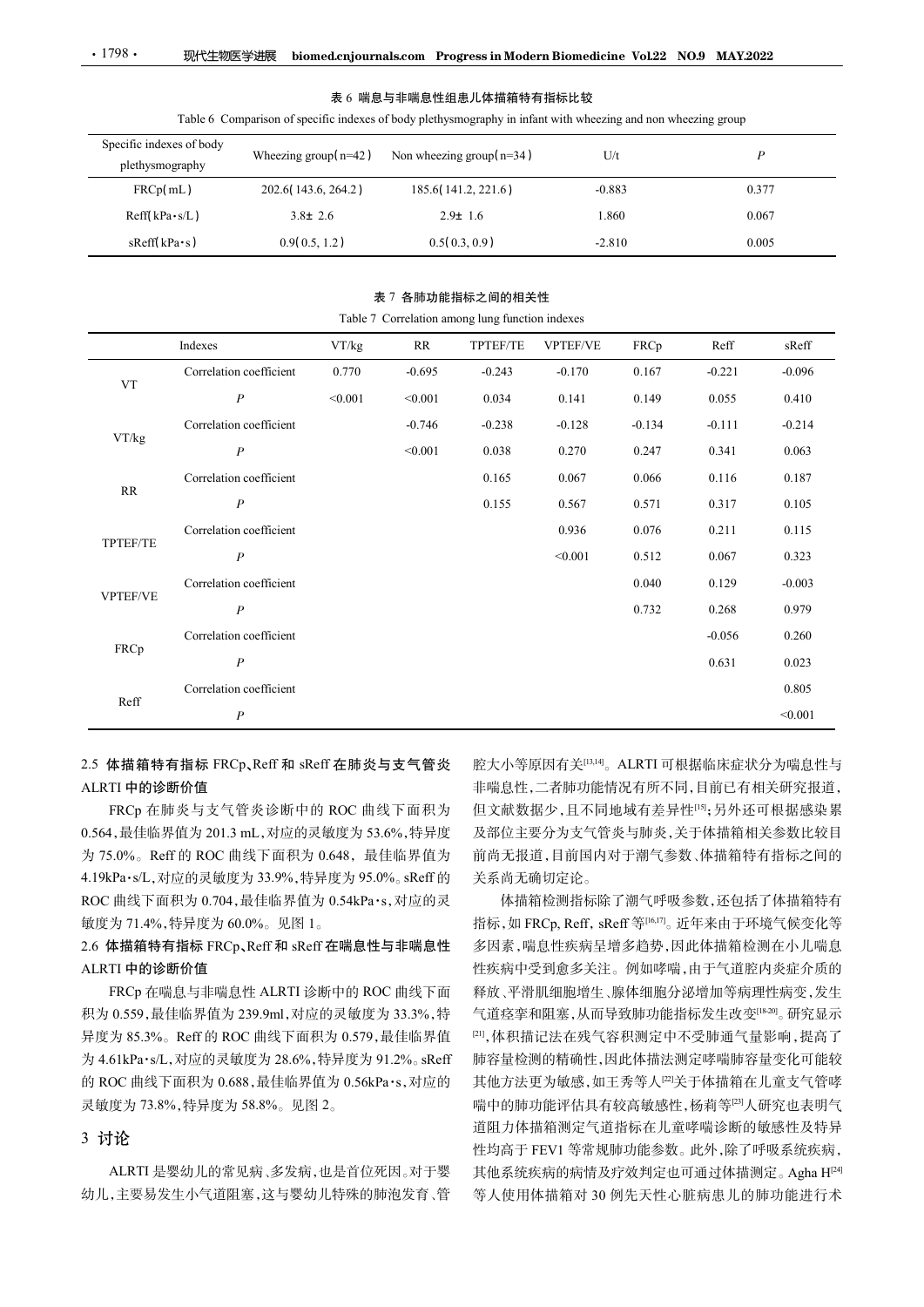

ALRTI 的 ROC 曲线

前、术后自身对比研究显示,术后 RR 减慢、VT 升高、FRCp、 于先天性膈疝患儿,FRCp、Reff 有所升高。

无论在大、小气道阻塞性疾病中,TPTEF/TE、VPTEF/VE、 FRCp 等指标均提示明显异常<sup>[26,27]</sup>。ALRTI 患儿的肺功能变化 ALR 以小气道改变为主,对于小气道阻塞,Reff、SReff 可能比 TPTEF/TE、VPTEF/VE 更敏感。本研究显示肺炎组与支气管炎 组 ALRTI 患儿的 Reff、sReff 有明显差异,这与呼吸系统本身 解剖结构有关,随着气管、主支气管等等从上往下的逐级分支, 管腔逐渐变细,阻力也随之增大,当发生炎症时,管腔分泌物增 多,同时由于气道反应性增加,易发生痉挛狭窄,因此 Reff、sReff可在一定程度上真实反映小气道阻力改变情况。本研究显 [1] Rai E, Alaraimi R, Al Aamri I. Pediatric lower respiratory tract 和 Reff 无明显差异,提示 sReff 是反映小气道真实阻力的敏感 指标,本研究 ROC 曲线分析也证实 sReff 在诊断肺炎与支气管 [2] Laya BF, Concepcion NDP, Garcia-Peña P, et al. Pediatric Lower<br>Kespiratory Tract Infections: Imaging Guidelines and Rec 炎、喘息性和非喘息性的价值最高。 性。关于各个参数指标之间的相关性已有较多研究,Mahut B

内阻塞时, 有效气道阻力增高 <sup>[28]</sup>。有研究认为<sup>[29]</sup>,TPTEF/TE、 [2] ................................. VPTEF/VE 是提示存在小气道阻塞的有力证据, 而 TPTEF/TE 的调查分析[J]. 中华医院感染学杂志, 2017, 27(4): 907-910<br>[4] Attia MA, Essa EA, Elebyary TT, et al. Brief on Recent Application of 性。关于各个参数指标之间的相关性已有较多研究,Mahut B 2021, 14(11): 1173<br>等<sup>[30]</sup> 人报道显示,FRCp、sReff、Reff 等与潮气呼吸指标 [5] Gentilotti E, De Nardo P, Cremonini E, et al. Diagnostic accuracy of<br>TPTEF/TE、VPTEF/VE 呈负相关,但有研究证实<sup>[31]</sup>,支气管哮喘 point-of-care tes TPTEF/TE、VPTEF/VE 呈负相关,但有研究证实[31],支气管哮喘 1. 但以下,我们的是最大有在小气道阻塞时,有效气道阻力增高。同时,在中国公务人的公务,Calabora Franchises Apple Transmitter (1.1 Marchises)<br>1. 机RTL 电压化 TRA SPACE TRANSFORC 前商系系 Reff 等 SPACE TRANSFORC SECTION SECTION SECTION SECTION SECTION SECTION SECTION SECTI 量减少,同时若 TPTEF/TE 增大,一定程度上反映气道阻力增 Systematic Review[J]. Healthcare (Basel), 2021, 9(6): 690 加,则潮气量也会随之减少。VT/kg 与 RR、TPTEF/TE 呈负相 Frank Extraction (Fig. 2021, 14(1) 1173<br>
An Ref 无明显差异, 提示 sRef 危反映小气道真实阻力的感感<br>
An Ref 无明显差异, 提示 sRef 危反映小气道真实阻力的感感<br>
表, RR SR BOC 曲线分析也证实 sRef 在诊断肺炎与支气管<br>
<br>
突, 喘息性和非喘息性的价值最高, 平滑肌收缩引起胸腔<br>

= 当然, 指導性, LR SR A F A F A R S 由呼气容量环得到的参数,可反映呼气相时气道阻力变化。本



图 2 体描箱特有指标 FRCp、Reff 和 sReff 诊断喘息与非喘息性 ALRTI 的 ROC 曲线

ALRTI

研究中,sReff 与 FRCp、Reff 均呈正相关,肺容量与气道阻力均 息息相关,张晓波等人研究结果显示[32] ,FRCp 与 Reff 呈反比, sReff 与 FRCp 呈正比,而且随着年龄增大 sReff 的恒定性较 好。因此,以后可进行更多研究判定 sReff 在喘息性与非喘息性 ALRTI 患儿的标准及帮助病情评估、疗效判断等。 [1] Rai E, Alaraimi R, Al Aamri I. Pediatric lower respiratory tract **E** 2 体描箱特有指标 FRCp, Reff 和 skeff 诊断编息与非嘴息性<br>
<br>
2. 2 ROC curves of the specific indexes FRCp, Reff and skeff of the<br>
pyplethysmography for the diagnosis of wherezing and non wheezing<br>
<br>
7. Pyplethysmography for the diagnos ALRTI 的 ROC 曲线<br>
2.2 ROC curves of the specific indexes FRCp, Reff and sReff of the<br>
iy plethysmography for the diagnosis of wheezing and non wheezing<br>
4LRTI<br>
7.4 P. SReff 与 FRCp ,Reff 均呈正相关,肺容量与气道阻力均<br>
相关,张晓波等人研究结果显示<sup>[12]</sup> Fig. 2 ROC curves of the specific indexes FRCp, Reff and sReff of the<br>
body plethysmography for the diagnosis of wheczing and non wheczing<br>
<br>
ALRTI<br>
<br>
研究中, sReff 与 FRCp, Reff 均呈正相关, 肺容量与气道阻力均<br>
<br>
息息相关, 张晓波等人研究結果显示<sup>pa</sup>, FR iy plethysmography for the diagnosis of wheezing and non wheezing<br>
<br>
7.4. Respiratory Fract Infections: Infections: Infections: Infections: Infections: Infections: Infections: Infections: Infections: Infections: Infectio ommendations[J]. Radiol Clin North Am, 2022, 60(1): 15-40 : 中, sReff 与 FRCp, Reff 均呈正相关, 肺容量与气道阻力均<br>相关, 张晓波等人研究结果显示<sup>[13]</sup>, FRCp 与 Reff 呈反比,<br>相关, 张晓波等人研究结果显示。FRCp 与 Reff 呈反比,<br>T j FRCp 呈正比, 而且随着年龄增大 sReff 的恒定性较<br>比, 以后可进行更多研究判定 kseff 和 sReff 可带助判断 ALRTI<br>T ... 思儿的东, 体描箱参数 Reff 和 sReff

综上所述,体描箱参数 Reff 和 sReff 可帮助判断 ALRTI 患儿感染部位,且 sReff 可直接反映小气道阻塞情况,诊断价值 较高。关于潮气呼吸参数、体描箱特有参数指标之间的关系目 前尚不确定,不同数据支撑甚至会得到不同结论,故仍待更多 研究进一步证实。 息息相关,张晓波等人研究结果显示<sup>par</sup>,FRCp 与 Reff 呈反比,<br>
sReff 与 FRCp 呈正比, 而且随着年龄增大 sReff 的恒定性较<br>
好。因此,以后可进行更多研究判定 sReff 在喘息性与非喘息性<br>
ALRTI 患儿的标准及帮助病情评估,疗效判断等。<br>
- 综上所注决,体相箱多数化和,例判断 ALRTI<br>
患人感染的 Reff 可直接反映小气道阻塞情况,诊断价值<br>
较高。关于测气呼吸参数,体描箱特有参数指标之 F与 FRCp 呈正比, 而且随着年龄增大 sReff 的恒定性较<br>因此,以后可进行更多研究判定 sReff 在喘息性与非喘息性<br>TI 患儿的标准及帮助病情评估,疗效判断等。<br>综上所述, 体描箱参数 Reff 和 sReff 可帮助判断 ALRTI<br>感头部位, Is sReff 可直接反映小气道阻塞情况, 诊断价值<br>感染平衡, El sReff 可直接反映, (心面<br>主体, 关于测气呼吸多数, 体描箱特有多数指标之间的关系<br>J<br>... 31此、以后可进行更多研究判定 sReff 在喘息性与非喘息性<br>
TL 患儿的标准及帮助病情评估 疗效判断等。<br>
SE 上所述、体描箱参数 Reff 和 sReff 可帮助判断 ALRTI<br>
感染部位. H sReff 可直接反映小气道阻塞情况, 诊断价值<br>
感染部位. H sReff 可直接反映小气道阻塞情况, 诊断价值<br>
1。关于溯气呼吸参数, 体描箱特有参数指标之间的关系<br>
H - 步证实。<br> **参 考 文 献 (Referen** TI 患儿的标准及帮助病情评估、疗效判断等。<br>
SE上所述、体描箱参数 Reff 和 sReff 可帮助判断 ALRTI<br>
感染部位, 且 sReff 可直接反映小气道阻塞情况, 诊断价值<br>
感染部位, El sReff 可直接反映小气道阻塞情况, 诊断价值<br>
i。关于潮气呼吸参数, 体描箱特有参数指标之间的关系 El<br>
i、手手端气呼吸参数, 体描箱特有参数指标之间的关系 El<br>
注进一步证实。<br> **参 考 文 献**(Refere 第上所述, 体描箱参数 Reff 和 sReff 可帮助判断 ALRTI<br>患儿感染部位,且 sReff 可直接反映小气道阻塞情况,诊断价值<br>较高。关于潮气呼吸参数,体描箱特有参数指标之间的关系目<br>前不确定,不同数据支撑甚至会得到不同结论,故仍待更多<br>研究进—步证实。<br>**参考 文 献(References)**<br>(1) Rai E, Alarami R, Al Aamri I. Pediatric lower respiratory t Results in accommunity-acquired in action of action of Action of Action of Action of Action of Action of Action<br>
is 关于潮气呼吸参数、体描箱特有参数指标之间的关系日<br>
7. 不确定, 不同数据支撑甚至会得到不同结论, 故仍待更多<br>
2. 进一步证实。<br>
2. 参考文 献(References)<br>
Rai E, Alaram

## 参 考 文 献(References)

- 示喘息性组与非喘息性组 ALRTI 患儿的 sReff 有差异,FRCp infection: Considerations for the anesthesiologist [J]. Paediatr
	- 当患儿出现气道炎症,分泌物增多、平滑肌收缩引起胸腔
		- [3] 张晋雷, 杨英阁, 东建亭, 等. 急性下呼吸道感染患儿流行病学特征
- VPTEF/VE 的变化与 Reff、SReff 无必然关系,本研究中也验证<br>Liposomal Vaccines for Lower Respiratory Tract Viral Infections: 了这种无相关性,提示不同肺功能指标的特殊性及不可替代 From Influenza to COVID-19 Vaccines [J]. Pharmaceuticals (Basel).
- is. 关于调度参数, 体描箱特有参数指标。<br>
<br>
i. 关于测气呼吸参数, 体描箱特有参数指标之间的关系<br>
<br>
i. 不确定, 不同数据支撑甚至会得到不同结论, 故仍待更多<br>
<br>
<br>
2. <br>
<br> **ai** E, Alaraimi R, Al Aamri I. Pediatric lower respiratory tract<br>
infection: Considerations for the anesthesiologist [J] is A 1 in C+1 year, 2022, 2022, 2022, 2022, 2022, 2022, 2022, 2022, 2023<br>
TA (前 15-222 2022, 2022, 13-22<br>
TA (mg) The Networth Team in R, Al Annri I. Pediatric lower respiratory tract<br>
infection: Considerations for the an 1919年75900左、The Marchine Strain Face of Boston Face of Byth Strain Face of Strain Face of Strain Strain Face of Strain Strain In Pediatric lower respiratory tract<br>
infection: Considerations for the anesthesiologist [J]. i.ztr—2F lit.3%<br>
<br>
Rai E, Alaraimi R, Al Aamri I. Pediatric lower respiratory tract<br>
infection: Considerations for the anesthesiologist [J]. Pacdiatr<br>
Anaesth, 2022, 32(2): 181-190<br>
<br>
Laya BF, Concepcion NDP, Garcia-Pena **Formation 18.** Al Assumi 1. Pediatric lower respiratory tract<br>infection: Considerations for the anesthesiologist [J]. Paediatr<br>Anaesth, 2022, 32(2): 181-190<br>Alaya BF, Concepcion NDP, Garcia-Pena P, et al. Pediatric Lower nfection: Considerations for the anesthesiologist [J]. Pacdiatr<br>Anassh, 2022, 32(2): 181-190<br>Laya BF, Concepcion NDP, Garcia-Pena P, et al. Pediatric Lower<br>Respiratory Tract Infections: Imaging Guidelines and Rec<br>ommendat Anaesth, 2022, 32(2): 181-190<br>
[2] Laya BF, Concepton NDP, Garcia-Pena P, et al. Pediatric Lower<br>
Respiratory Tract Infections: Imaging Guidelines and Rec<br>
ommendations[J], Radiol Clin North Am, 2022, 60(1): 15-40<br>
[3] 张晋
- VT 与 RR、TPTEF/TE 呈负相关。随着呼吸次数增快,每次吸气 Prevention of Acute Respiratory-Tract Infections in Older People:
	- [7] 李先锋, 姜槟, 徐海鹰, 等. 低剂量 CT 扫描在老年疑似急性下呼吸
	- 素原在社区获得性肺炎临床诊断中的应用价值[J]. 中国卫生检验